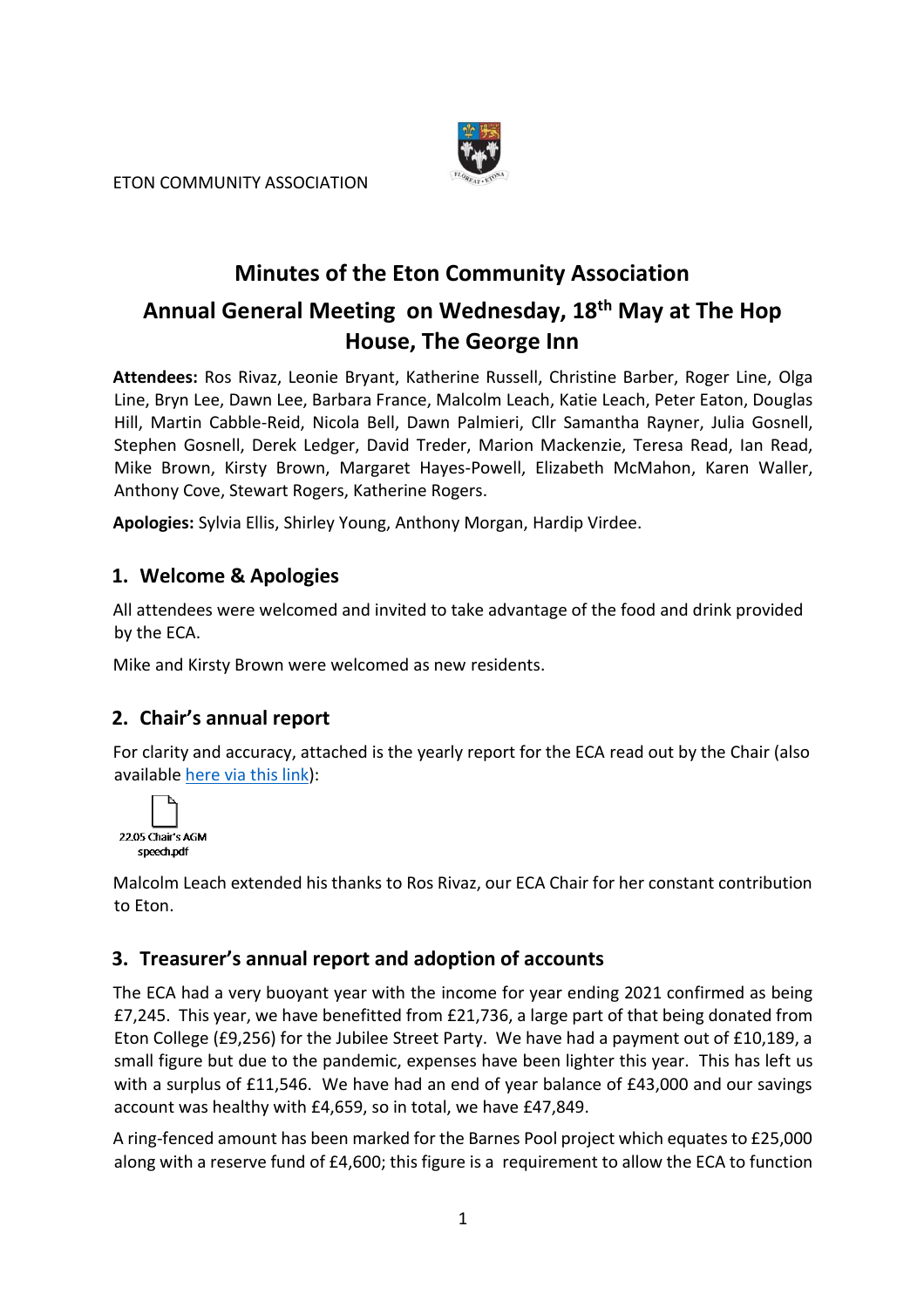throughout the year and if we should have a shortfall. After all these expenditures, we are left with a total of £18,190.

The final task was to sign off the audited accounts, by proposal and secondary affirmation; Ros Rivaz and Christine Barber respectively proposed and seconded.

Copies were available for all attendees.

### **4. Election/re-election of committee**

A yearly election was conducted for the existing Committee and are confirmed as follows:

**Chair – Roz Rivaz** - proposed by Malcolm Leach, seconded by Katherine Russell/Anthony Cove.

**Treasurer – Malcolm Leach** – proposed by Roz Rivaz and seconded by Roger Line/Barbara France.

**Secretary – Leonie Bryant** – proposed by Roz Rivaz and seconded by Katie Leach/Douglas Hill.

**Katherine Russell** – proposed by Roz Rivaz and seconded by Katie Leach/Douglas Hill.

**Stephen Gosnell** – proposed by Ros Rivaz, seconded by Douglas Hill/Stewart Rogers.

**Christine Barber** – proposed by Ros Rivaz and seconded by Nicola Bell.

**Karen Waller** – proposed by Ros Rivaz and seconded by Stephen Gosnell/Malcolm Leach.

Associate members are not subject to re-election.

#### **5. Closing remarks and thanks**

Thanks were extended to David Treder and Marion Mackenzie for their contribution to the Committee after their resignation in April.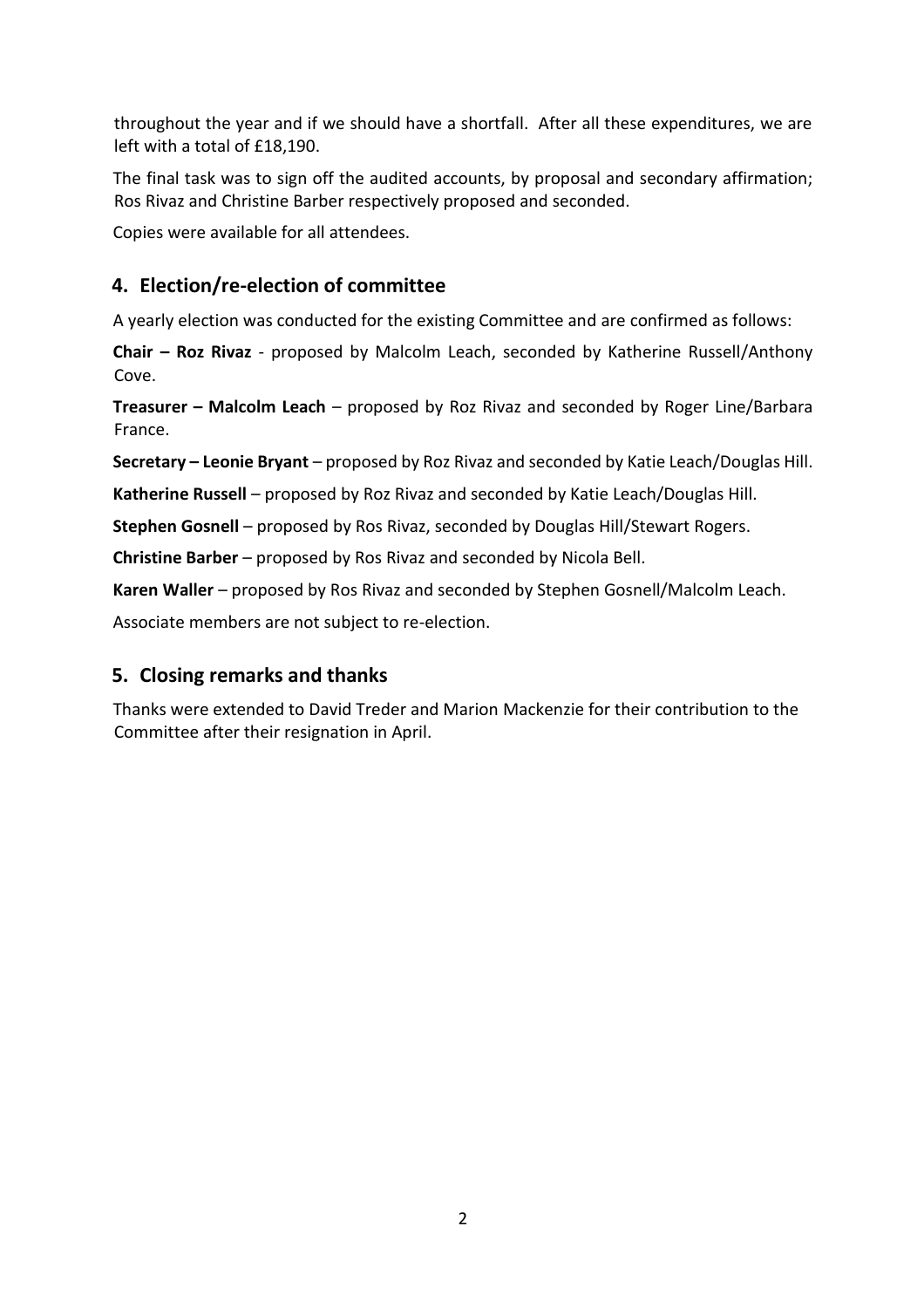## **Minutes of the Eton Community Association Meeting on Wednesday, 13th April 2022 at The Hop House, The George Inn**

### **1. Welcome**

Attendees and apologies as above.

### **2. Minutes & Matters Arising**

Minutes are available on [www.etoncommunity.co.uk.](http://www.etoncommunity.co.uk/)

- I. **Faciology at 41 High Street** owners emailed again to advise on black façade but no response as yet. Ben Willcox is continuing to reach out to them for a discussion. **BW**
- **II. Meadow/South Meadow Lane** RBWM (Highways) agreed that signs are going to be erected specifying that they are unsuitable for HGVs. More work needed to address the issue when Keate's Lane needs to be closed. **Cllr Rayner/RR**
- III. **Installation of dual use bins** to be investigated. **Cllr Rayner**
- IV. **Facelift project** please see Section 5 for details.
- V. **Defibrillator training**  please see Section 8 for details.
- VI. **List of Eton College plays and recitals**  details available by way of a pamphlet for attendees to take away.
- VII. **Link for TVP Neighbourhood Alerts**  please contact [secretary@etoncommunity.co.uk](mailto:secretary@etoncommunity.co.uk) for details on how to set these weekly alerts via email.
- VIII. **Bird flu**  now safe to continue to feed as the cases of bird flu have tailed off.

### **3. Chair's Report**

Updates from the Community:

- I. **EIC Instagram -** going from strength to strength with over 1,000 followers as well as the website coming along well.
- II. **The Big Lunch –** we have been asked to invite attendees to have lunch at Windsor & Eton Riverside provided by South Western Railway; people from the Community who have helped out including our local lollypop lady and dinner ladies from Eton Porny School, as well as residents who help out with the elderly.
- III. Street lights there is still one to erect when the building scaffolding is struck.
- IV. Intersytems this office building is now empty, the existing business has moved to Windsor, but their intention was to run both premises. **RR**
- V. Eton Travel now closed. Another business is taking over the building in due course.
- VI. Mini Street Party this took place in Kingstable Street and was supported by local food stores; Nimia, Fresh & Fine, Tastes Deli, Enigma, Eton Stationers and Premier Stores. Thanks were extended to them for their generous contribution where local school children were fed, watered and entertained whilst the BBC filmed their party.
- VII. The George Inn, Budgens, Eton Café, The Christopher Hotel have all contributed towards many ECA events throughout the year, together with Tarek Elawadi who kindly donated himself as a licensee holder for our talk with David Bullock, this allowed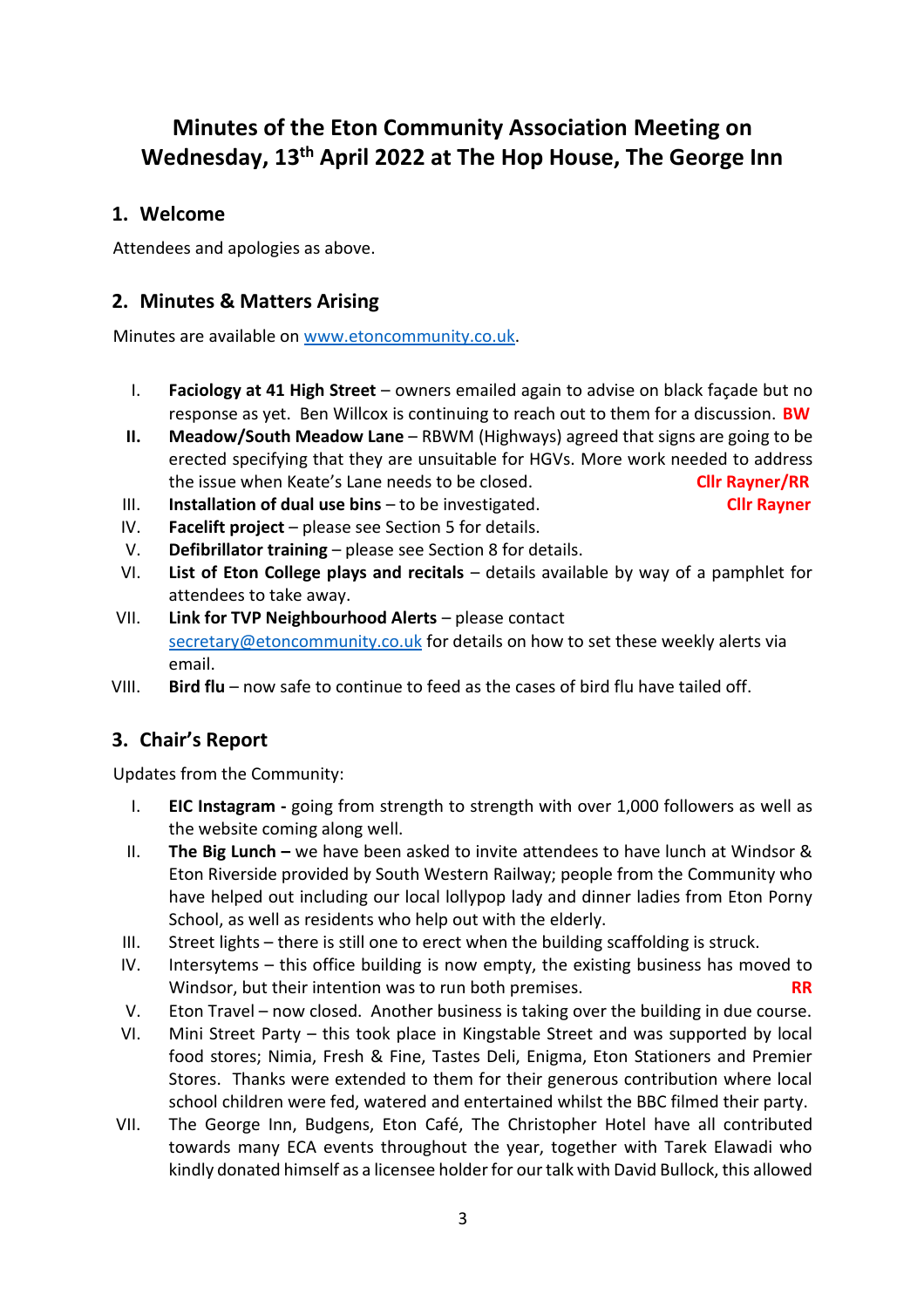attendees to have a glass of wine during his great talk on Jack the Ripper. Thanks were extended for their generosity, without which, we wouldn't be able to be as successful at our events as we are.

#### **High Street shops and plans – those of significant change:**

- Skin HQ – have encountered issues where monies have been exchanged with the franchise owner who has consequently taken this funding and put the franchisee in a difficult spot, we understand.

- Cockpit – making progress – final survey has almost been completed. RBWM will need to approve this and once that has been signed off, works can commence to restoring the building back to its original state. A documentary is being made on the history of the building. - 53 – construction work is still underway, the front façade is good, the back walls are in need of attention but progress is being made sporadically.

- 41 – owners contacted to advise on black façade but no response as yet.

- 61 – this has now been let and an estate agency will be moving into the premises.

- 89/90 – interior works are still in progress and The Box Window Company and their offices and showroom will be based here. Significant damp issues have delayed the interior fit.

- Gregory & Tapping – both the Windsor and Eton shops are open but it is understood that a business will be taking this premises in future.

- Premier Stores – still planning to extend but unsure of timings; funding is being sought.

- Former Lily Chic – owner says he will not let this property out.

- 109 – nothing has been heard re an update on the status of this property after residential planning was declined. To be investigated further. **RR/ML**

- 119– planning application declined, to be called into Panel. **Cllr Sam Rayner** – Eton Sports – planning permission also declined for further commercial space, again to be investigated. **RR**

Eton Action List – Please continue to report anything that you feel is in need of repair i.e. wobbly paving stones, street lighting not working etc – please use [secretary@etoncommunity.co.uk](mailto:secretary@etoncommunity.co.uk) for this purpose and it will be actioned and added to the list. Alternatively, contact Bob Austen at [clerk@etontc.uk](mailto:clerk@etontc.uk)

### **4. Treasurer's Report**

With nearly 3 months now passed, we have received £2,633 and paid out £19,562. £18,500 of the £25,000 which was ring-fenced for the Barnes Pool Project has now been allocated.

Two events that have helped our financial status was income from the Frogmore House & Gardens visit scheduled for August, and the Jack the Ripper talk; this equated to £1,030.

Copies of the Accounts are available for inspection.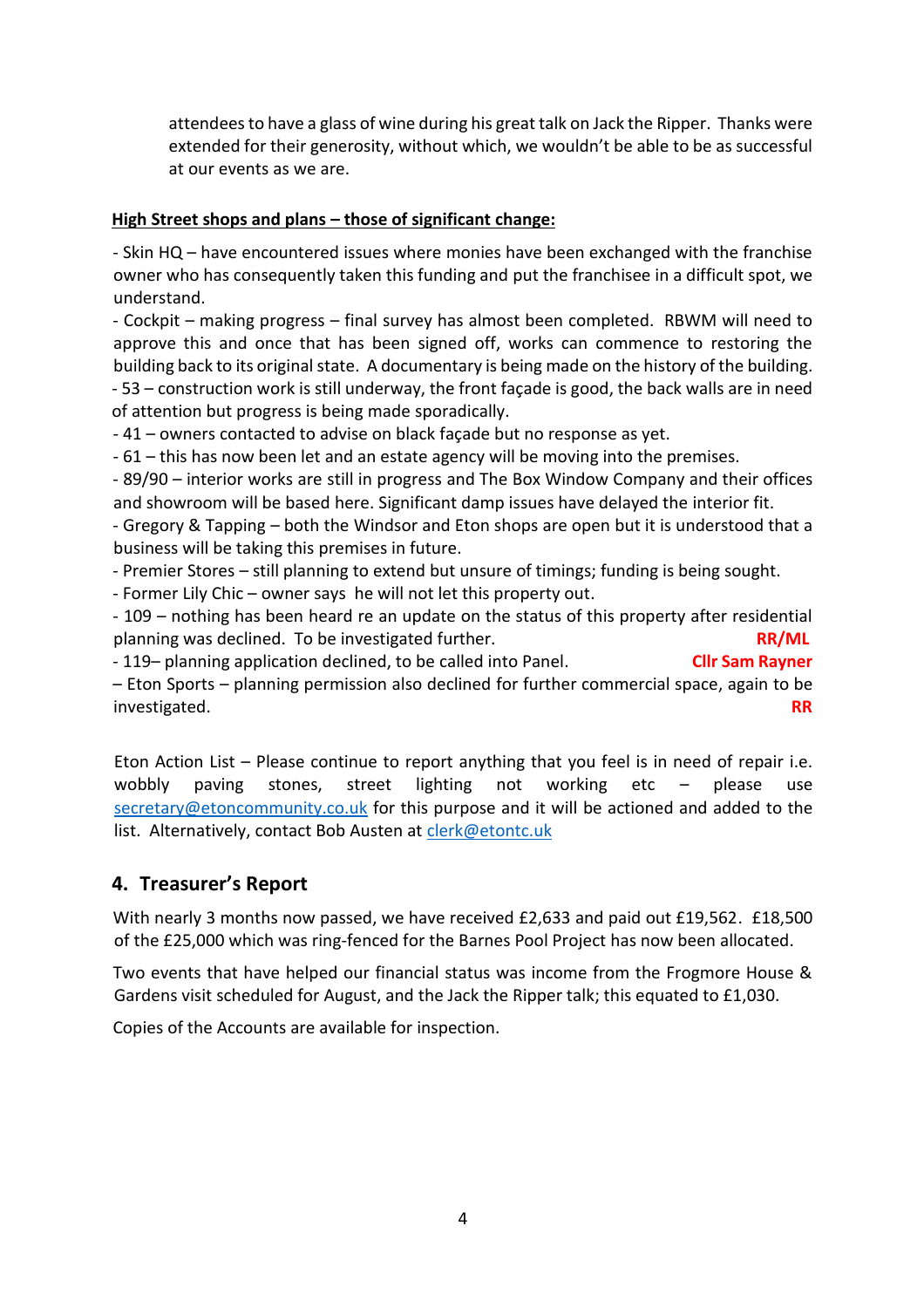### **5. RBWM Councillor Matters**

Cllr Samantha Rayner kindly provided us with an update:

- I. Thanks were extended from Cllr Samantha Rayner for the contribution that the ECA provide her with as it is invaluable information throughout the year.
- II. Three and a half miles of bunting has been erected across the Borough along with over 50 street parties, along with beacon lighting.
- III. Windsor Tourism Partnership encourages accessibility for the disabled to visit the Borough, and Eton has been put forward as one of the leaders for this project. An app has been developed for disabled people and their carers visiting.
- IV. Jubilee Schools Week Martin Cabble-Reid, local resident and entertainer is involved in this initiative starting  $23<sup>rd</sup>$  May getting the local school children doing various activities.
- V. Garden in Bloom 2022 a reminder was given to encourage the local residents to enter.
- VI. South Meadow/Meadow Lane traffic management still to be followed up.
- VII. Dual bins still to be researched.
- VIII. Brocas bin/rubbish collection issues thanks were extended to Peter Eaton for his constant updates and persistence in the rubbish/bin collections from the Brocas. Six months of the year, Eton College do the bin collection and the other 6 months, collection is maintained by RBWM. However, Urbaser were doing additional collections outside the contract; the costs for this to continue is £21,000. To meet these costs, discussions are taking place between RBWM and Eton College as they own the land.
	- IX. Black bag collections still an ongoing issue but Serco have agreed that they would be able to collect these bags weekly, and not fortnightly as is the current contract. It would be subject to bin lorry capacity and once they are able to confirm they can take them, we will inform the residents.
	- X. The bridge works LED lights will be changed from blue back to white. Foliage on the bridge, it needs to be addressed but RBWM have investigated and concluded that the existing foliage does not undermine the structure at this point. A capital bid has been submitted for the works, along with the varnishing of the rails and the benches.

### **6. Thames Valley Police Update**

Unfortunately, our local PSCO, James Searle was unable to attend, as well as our newly appointed PC Jon Brooks. We hope to have them at our next meeting in July.

### **7. Platinum Jubilee Street Party Update**

Tickets can now be collected from your place of purchase from Saturday, 21<sup>st</sup> May.

A request was made to take as much of your rubbish away with you, hopefully also using recyclable materials during your lunch, along with your tableware etc.

Volunteers will be out in force from 8am down the High Street. Entertainment will be commencing from 1.30pm and visitors are encouraged to turn up from 1pm, not before, as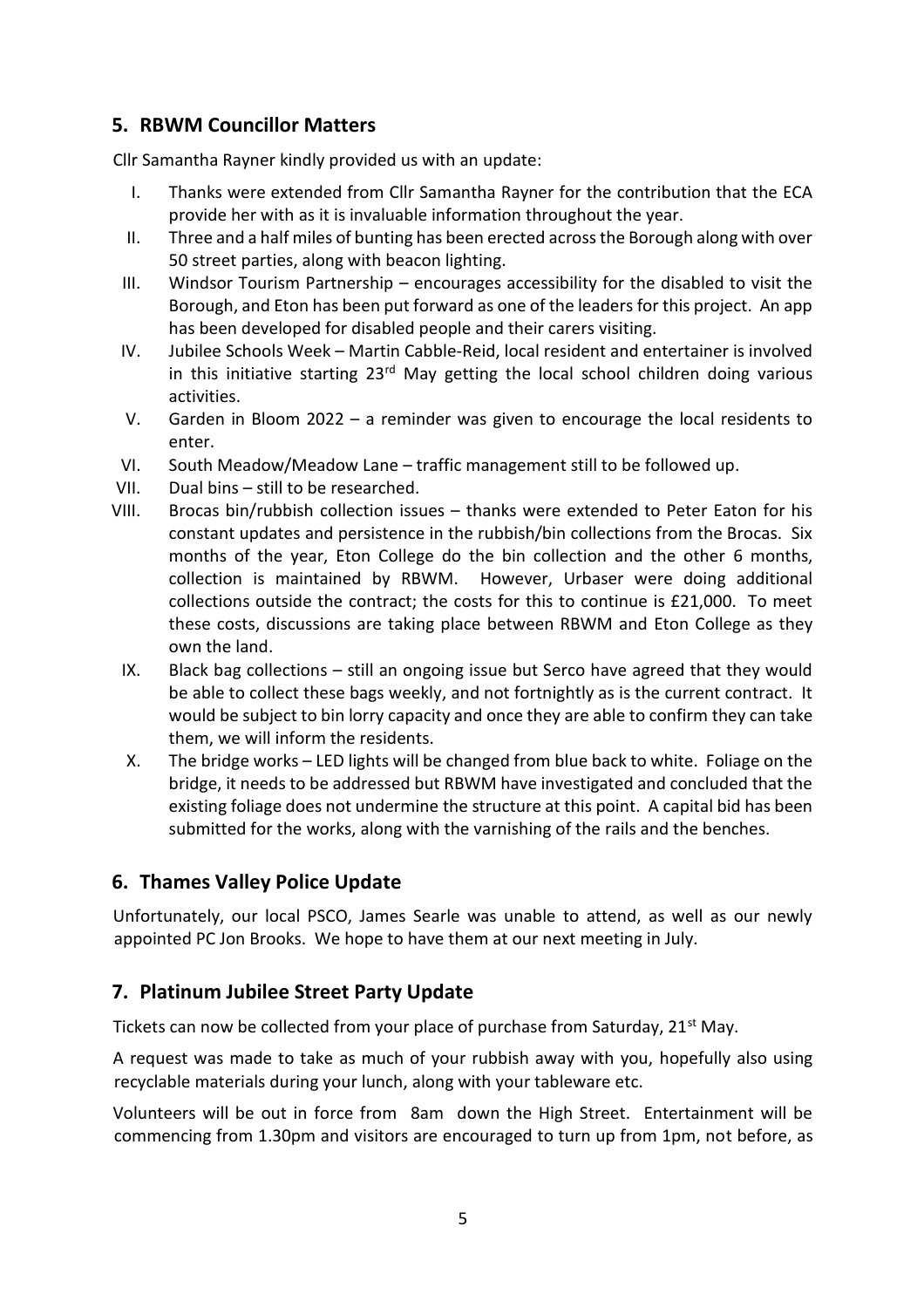set up can only be achieved on the morning of the party. Visitors are also requested to sit in their allocated seats, details of which are on the back of your tickets.

Any help needed on the day, please head to the Council Offices where assistance will be given, and each section in the High street has an allocated helper for any assistance at the tables.

Advanced signs are being put up at the end of the High Street, Kingstable Street, Eton Square etc. for road closures. Provisions for the Emergency Services have been arranged, as well as Security measurements; a car will be parked at the end of the street to stop any intrusion. Car parking restrictions will be in place down the High Street from 9pm the evening before the party, and traffic will be barred from 7am to 9pm on the day (4<sup>th</sup> June). Anyone living in Kingstable Street and Eton Square will not be able enter or exit those roads during these times.

#### **Anyone who wishes to help on the day, please let Ros/Christine know at [chairman@etoncommunity.co.uk](mailto:chairman@etoncommunity.co.uk)**

### **8. Events**

**Exhibition/talk on Sir Joseph Banks – Tuesday, 19th April –** took place with some 20 attendees.

**Jack the Ripper talk – Tuesday, 17th May -** took place at the Natural History Museum at College with PSCO David Bullock. Around 40 attendees and the talk was well received.

**Combined ECA Community meeting & AGM – Wednesday, 18th May** at 6.30pm in The Hop House, The George Inn. Refreshments will be provided.

**Next litter pick** – scheduled to be **Sunday, 22nd May** at 10.30am.

**Eton Walkway Walk & Talk – Monday 11th July -** to be conducted by Hugo Vickers, often referred to as HM the Queen's historian, and he was a partner for the original project for the Eton Walkway. Cost is going to be £8.

**Jubilee Street Party – Saturday, 4th June** – please see Section 7.

**Frogmore House and Gardens –** confirmed as **Thursday, 25th August** at 4pm. This has now sold out.

**Defibrillator training –** currently being researched and will be conducted at Eton Porny School, date and time to be confirmed later on in the year. **KR**

#### **Other events for consideration**

**Combermere Barracks –** consideration is being given to this trip and details will be shared closer to the time – potentially September as a date for the diary.

**Pub Walk –** to be investigated, potentially September.

**List of concerts/plays at College** – list obtained and details to be advertised in the newsletter.

**Curry evening at the Golden Curry –** details to follow.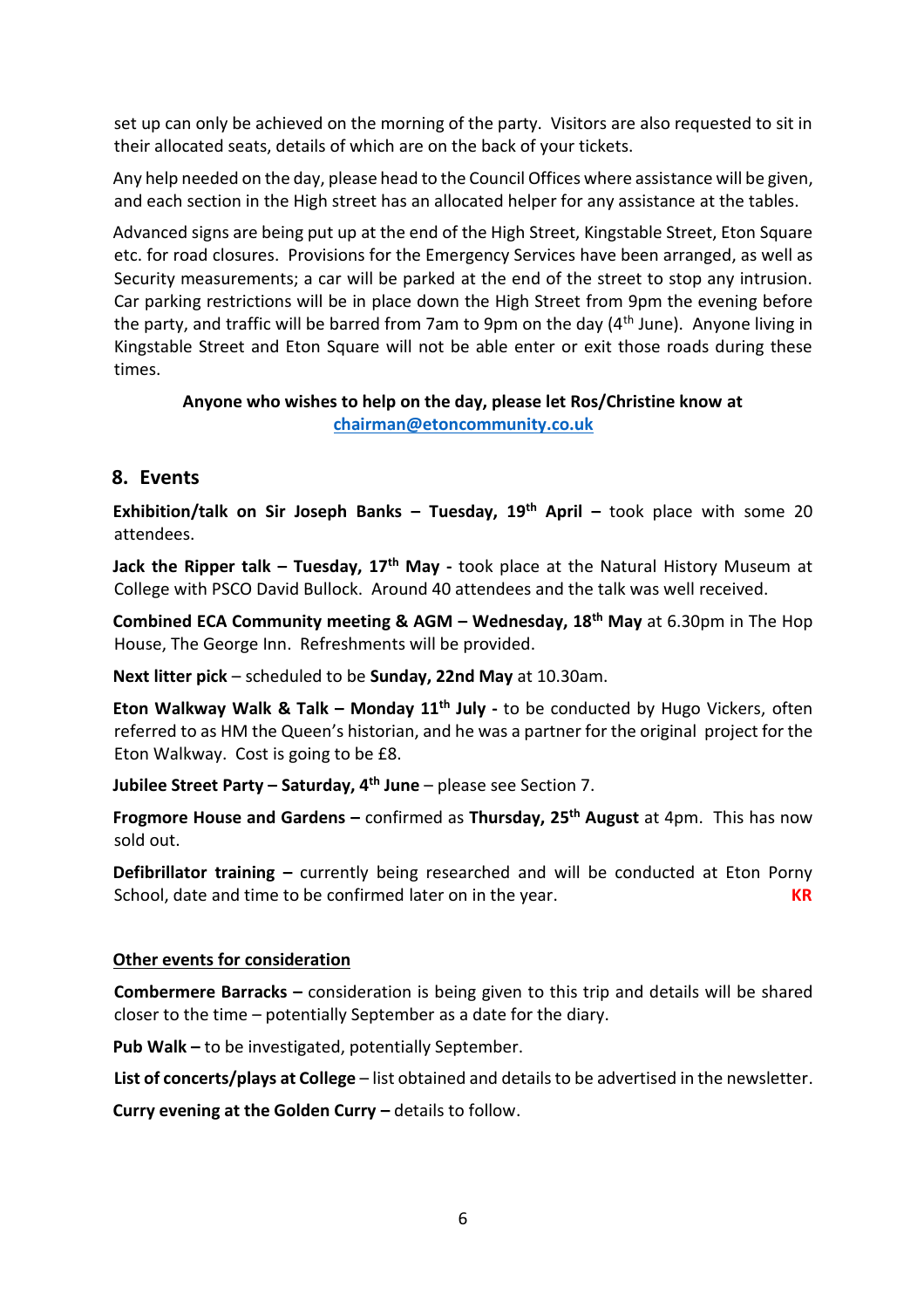#### **9. AOB**

#### **Refuse issue – Peter Eaton**

From the Eton Action List - It was confirmed that the area down by the steps on the Windsor side of the bridge outside the Christopher Wren Hotel is not RBWM land. It currently has some scaffolding poles/board and general dirtiness which needs clearing up. Planned to remove these items at the next litter pick on Sunday, 22<sup>nd</sup> May.

From the Eton Action List – Tivoli are not fulfilling their obligations in the Borough. Checks have been done after they said they had carried out the works, some of which has been outstanding since August last year. They have been paid for the works they have not done. To be followed up by Cllr Sam Rayner.

With the additional discussions and potential for Urbaser to continue with their collection on the Brocas, funding dependant, this issue can now be followed through with Cllr Samantha Rayner. Last Sunday's collection was not fulfilled as someone had parked their car near to the entrance of the Brocas blocking the gate so signs will be placed in order to warn drivers not to park there in future.

#### **Queen Elizabeth Archway - Malcolm Leach**

Decoration works are going ahead in preparation for the Jubilee Street Party on Thursday,  $19<sup>th</sup>$  May. In additional, permission has been asked to have 24/7 lighting installed as the tunnel is very dark. This has been declined as the lights need to be LED, the lights have now been updated but no adjustment to the lighting request. To be investigated further.

**Cllr Sam Rayner**

#### **Gents Toilets – Douglas Hill**

Contractors are awaiting parts as the gent's toilets are currently closed. These need to be fixed and opened in time for the Street Party. **Cllr Sam Rayner**

#### **Waste disposal of commercial waste – Anthony Cove/Malcolm Leach**

Fines have been issued to business owners where it has been thought that commercial waste is being put into domestic waste. However, prior warnings haven't been sent to business owners and by law, they should carry out this procedure before fining. **Cllr Sam Rayner**

Malcolm has sent out letters to all businesses inviting them to contact him, he will then consolidate the data/amount of waste being generated and contact the local waste disposal operatives to see how feasible/cost/carbon footprint wise it is to have large lorries come down the High Street to collect very little commercial waste, doing so once for Eton. **ML**

#### **The Bridge – Margaret Hayes-Powell**

The bridge needs attention with the railings and benches, together with the lights before the Jubilee weekend. It was requested for Cllr Samantha Rayner to expedite this to make sure its done in time. Jet cleaning of the bridge surface also needs to be carried out.

Rubbish collections on Thursday, 2nd June – confirmation needed that this will go ahead otherwise the residents and street will be overflowing with Bank Holiday rubbish. This was subsequently confirmed and communicated. Additional bins are being brought in at a cost for the Street Party so this may alleviate the issue. **RR**